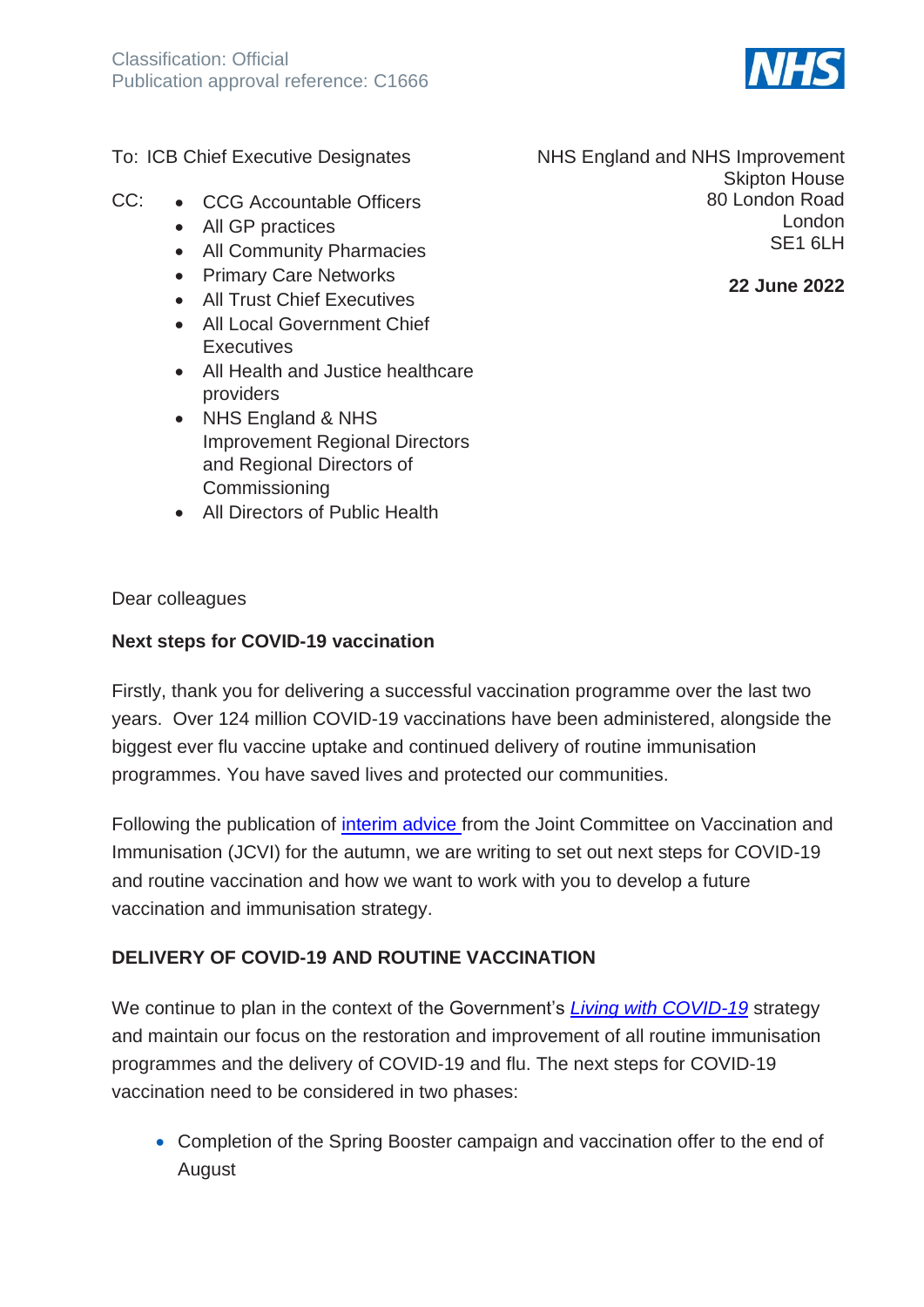• Planning for the delivery of an integrated autumn /winter campaign and responding to outbreaks (surge).

## **Completion of Spring Booster Campaign and vaccination offer to end of August**

Operational flexibility was included in the Green Book to ensure timely protection for the most vulnerable during spring.

The NHS will invite and vaccinate those eligible for a spring booster by the end of June. This includes those who turn 75 years old, are admitted to an older adult care home or become immunosuppressed in June. They will all be invited for a Spring Booster throughout this month.

The ability to book an appointment post 30 June for those eligible for a Spring Booster (e.g. those who became eligible on or before 30 June) will be maintained, however systems are asked to ensure clinical conversations take place at the point of care about the optimal timing of a booster dose prior to an autumn vaccination programme. It is expected that there will be a minimum interval of 91 days between an individual's last dose and an expected autumn vaccination offer. Updated national communications will be issued to support this. Those who enter care homes or turn 75 after 30 June are not eligible for further vaccination until the autumn programme begins. However, newly immunosuppressed individuals should continue to be offered vaccination through the summer period.

Acute trusts must continue to provide or support the vaccination of newly immunosuppressed individuals, pregnant women, and healthcare workers yet to complete a primary course and first booster.

As we set out in our [letter](https://www.england.nhs.uk/coronavirus/publication/next-steps-for-the-nhs-covid-19-vaccination-programme-planning-and-delivery/) on 23 February, systems, working across their partnerships, must continue community engagement to improve confidence and promote uptake, supported by appropriate access. The configuration of the network will vary by system as it should be co-designed to meet local population needs, however, a reduction in demand will necessitate systems agreeing sites that need to pause or hibernate until the autumn /winter campaign.

With the continued decline of MMR uptake rates and the loss of the UK's measles elimination status in 2019, systems should continue to work with partners to identify opportunities to bring forward and expedite planned catch up campaign for MMR, Td/IPV, Men ACWY, HPV and other routine vaccines. Local commissioners should consider how vaccination centres, workforce and engagement activities can be used throughout the summer to support this.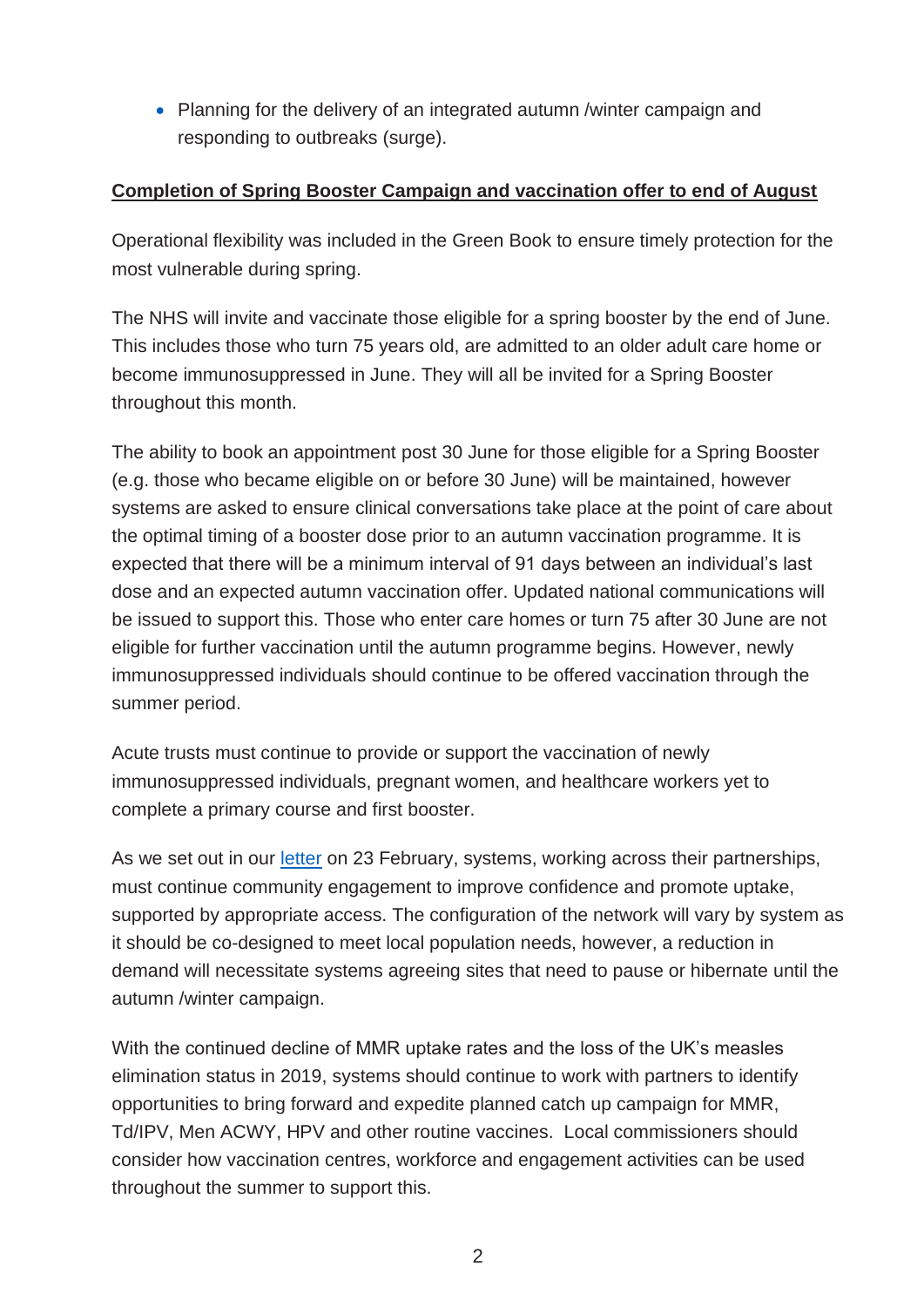# **Planning for the delivery of an integrated autumn vaccination campaign and responding to outbreaks (surge)**

To support operational planning, JCVI have provided interim advice, which states:

*"As with the 2021 autumn COVID-19 booster programme, the primary objective of the 2022 autumn booster programme will be to augment population immunity and protection against severe COVID-19 disease, specifically hospitalisation and death, over winter 2022 to 2023.* 

*The following advice should be considered as interim and for the purposes of operational planning for autumn 2022. The JCVI's current view is that in autumn 2022, a COVID-19 vaccine should be offered to:*

- *residents in a care home for older adults and staff working in care homes for older adults*
- *frontline health and social care workers*
- *all those 65 years of age and over*
- *adults aged 16 to 64 years in a clinical risk group.*

*Vaccination of other groups of people remains under consideration within JCVI's ongoing review."* 

A full copy of the interim advice can be found [here.](https://www.gov.uk/government/news/jcvi-provides-interim-advice-on-an-autumn-covid-19-booster-programme)

Systems should develop plans to deliver autumn COVID-19 vaccination on a minimum scenario for cohorts 1-6 and a maximum scenario of cohorts 1-9 without disruption to core health and care services, subject to final JCVI advice. For 2022/23, information on the flu immunisation programme has been published in our letter of 22 April 2022 available [here.](https://www.gov.uk/government/publications/national-flu-immunisation-programme-plan/national-flu-immunisation-programme-2022-to-2023-letter)

Systems should maximise opportunities to co-promote and co-administer where possible and clinically advised (e.g. COVID-19, flu and pneumococcal), especially where this improves patient experience and uptake**.** Local commissioners may use vaccination centres to deliver other routine immunisations if appropriate.

All vaccination sites will be expected to create opportunities to improve population health, delivering as a minimum health promotion advice, and offering health checks where possible. These should be locally determined to address local need.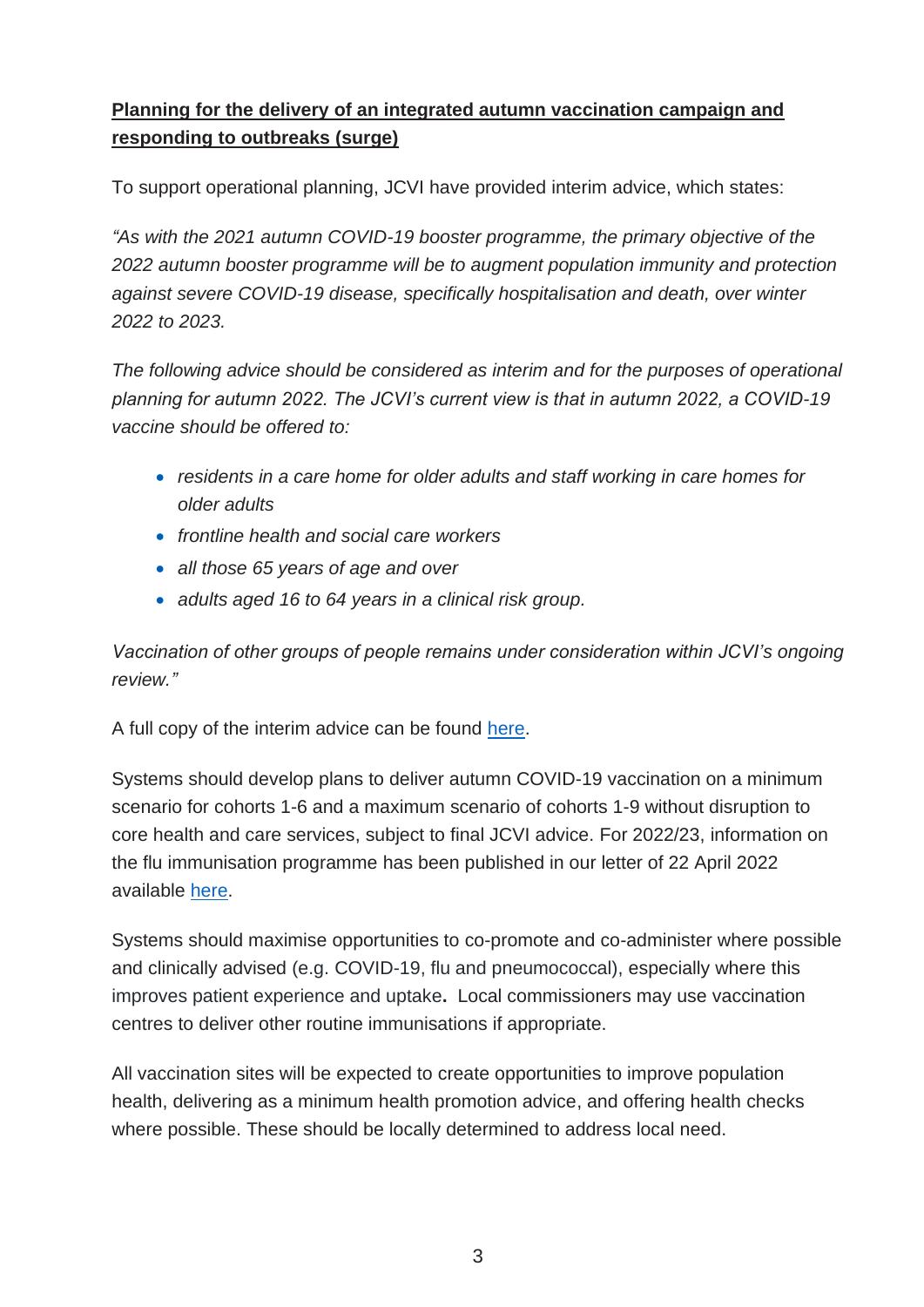Differences in uptake between and within communities remain and we must continue to prioritise building confidence, maximising convenience and addressing unwarranted variation. Systems will be provided with standardised uptake for their local populations through the Vaccine Equalities Tool which should be used to prioritise activity, and support an accessible network design and focused community engagement.

## **Surge**

When developing plans for autumn, systems should also consider how they would rapidly deploy additional COVID-19 vaccination in the event of a surge. These plans will need to limit the impact on primary care, routine and elective NHS activities, including other routine immunisation programmes. We recognise this is a challenge and to support this work we will share further guidance shortly.

#### **Workforce**

Systems should ensure plans maximise the use of the national protocol and reduce the pull on registered healthcare professionals. Throughout the summer, further steps should be taken to engage staff in retention activities to ensure that there is sufficient capacity for autumn delivery, with well-developed models for stepping up workforce in the event of surge.

#### **Vaccine supply and consumables**

Following your feedback, changes have now been made to enable the deselection of consumables from orders and to support systems during the low demand period. Sites can now also order smaller pack sizes through the ordering platform. Vaccine continues to be accessible through the supply planner and ordering platform on Foundry and weekly stocktakes are required.

Maximum caps and existing pharmaceutical standards also continue to apply. Legislation enabling mutual aid arrangements has been extended to April 2024 and current MHRA rules regarding movement and remanufacturing of vaccine must be adhered to, with all stock movement correctly recorded. Systems should not plan to have a dependency on additional movement of vaccine between sites and should consider operational and expiry wastage when determining the number and type of sites.

We will continue to operate a fixed delivery schedule for supply, delivering to agreed and assured locations. For maximum flexibility and resilience, as many sites as possible should be assured for all adult and children vaccine types, including any new vaccines as and when they are introduced.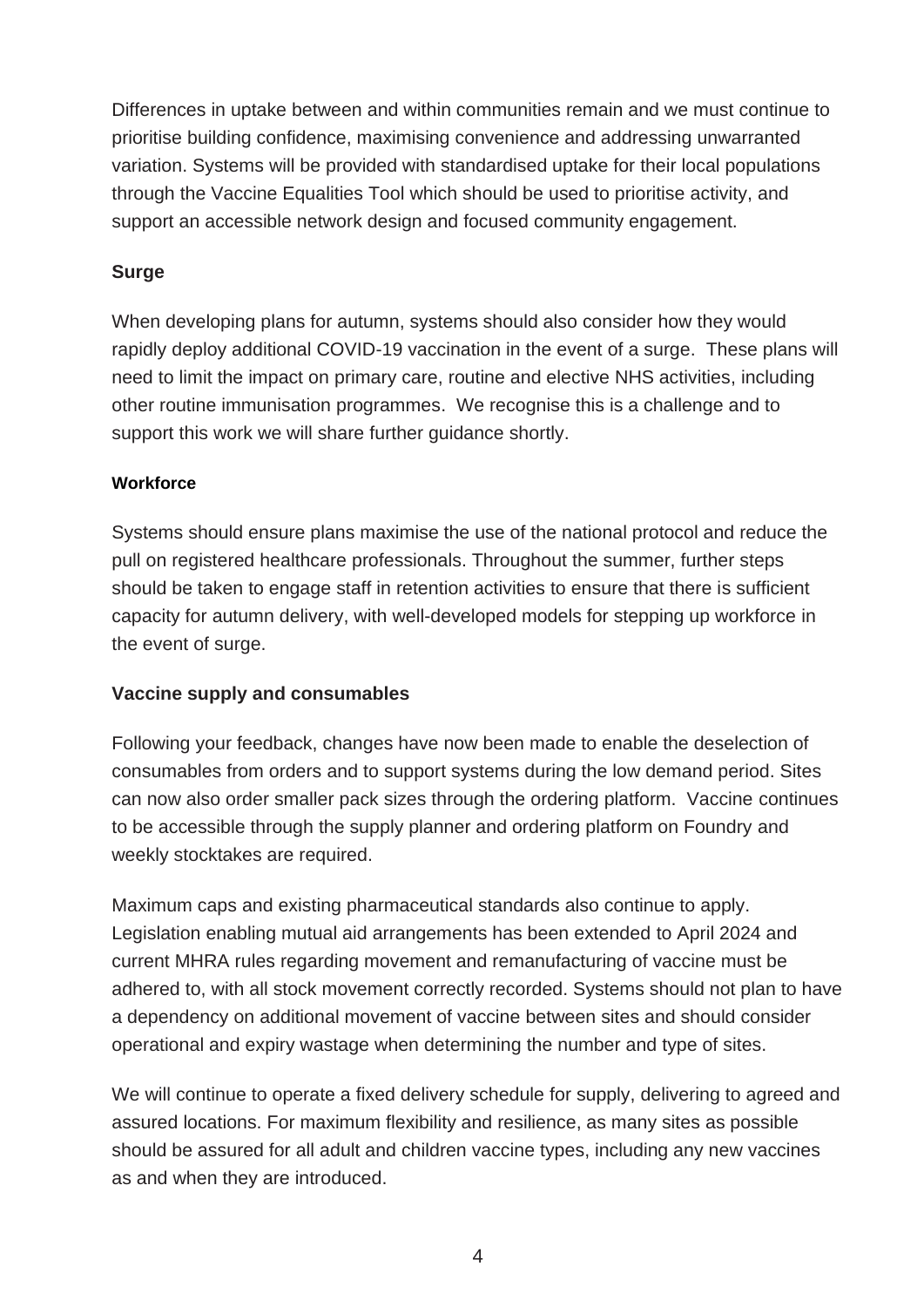We will continue to work with sites to further improve allocation and supply processes, including the development of an auto-allocation approach to provide additional certainty and to support planning.

## **Primary care**

New contracts and full details about an expressions of interest process for community pharmacy and an opt-in process for general practice involvement in the COVID-19 vaccination programme from autumn 2022 will be published shortly.

# **Finance**

Variations to the COVID-19 vaccination contracts for general practice and community pharmacy will be published shortly, along with specifications for Vaccination Centres, Hospital Hubs and the 2022/23 flu service.

The national allocation for the COVID-19 vaccination programme covers the whole of the 2022/23 financial year. The existing financial framework – a mix of item of service and reimbursement – remains in place to the end of August.

From September, to give greater flexibility to systems to meet the needs of local communities, we will be issuing fixed allocations. These will be based around a fixed unit payment across all delivery models, with an additional supplement for people who are housebound. Regions will therefore receive an allocation, shown at ICB level, made up of three parts as follows:

- (i) core activity, based on total expected doses at the standard rate per dose;
- (ii) funding to design an accessible network and deliver engagement activities to increase uptake across communities, shaped by indicators of rurality, ethnicity, and deprivation;
- (iii) funding to maintain a degree of 'surge' capacity based on population size.

Because the programme allocation for the year is fixed, the value of (ii) and (iii) will be influenced by the spend in the period to August.

# **FUTURE VACCINATION AND IMMUNISATION STRATEGY**

Following the recent Secretary of State reform announcement on ambitions for a new approach to vaccination, we are developing an integrated vaccination and immunisation strategy, building on the learning from COVID-19 and the foundations of our other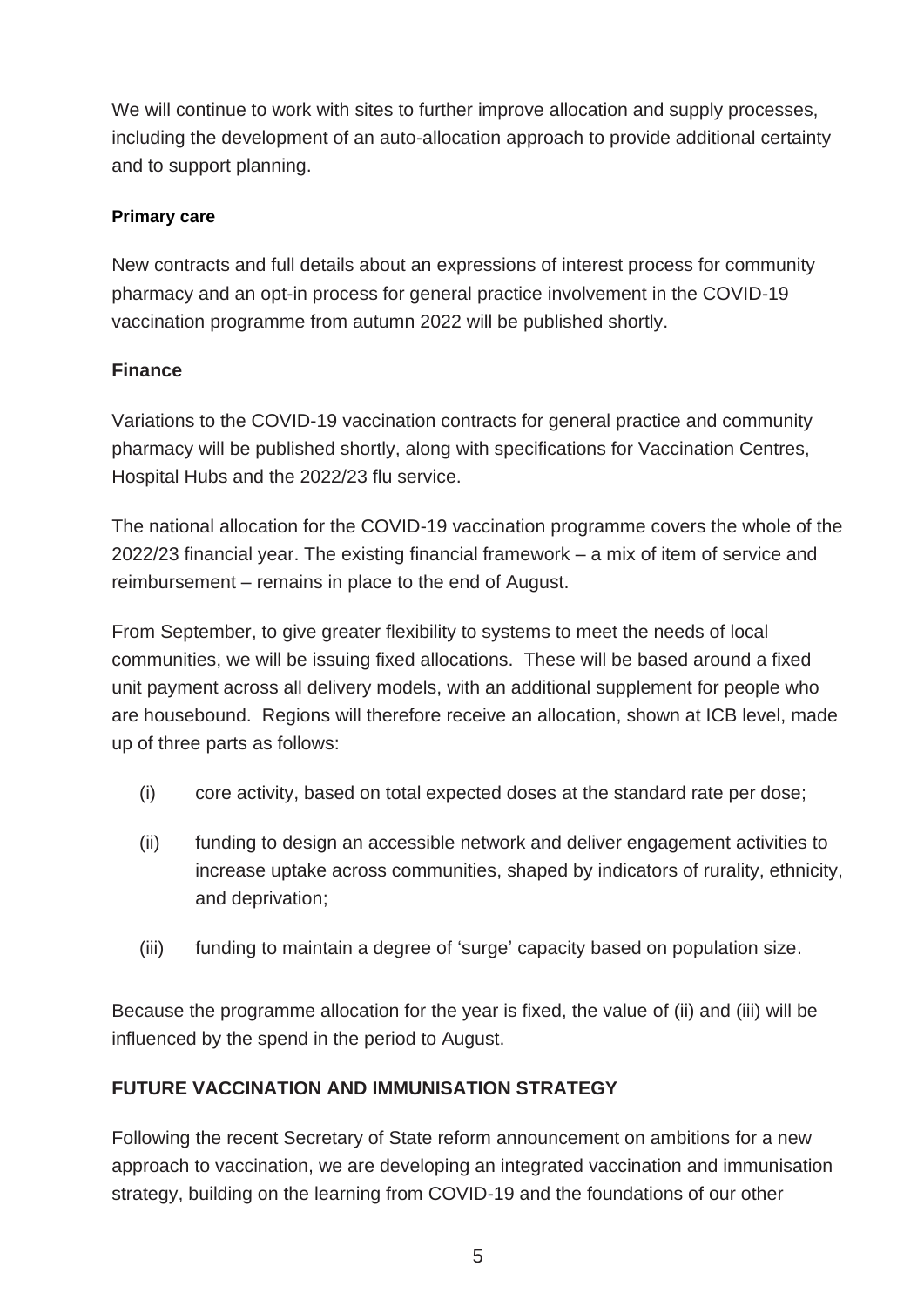immunisation programmes. Working in partnership with all providers, local authorities, voluntary and community sector leaders and communities themselves, we now need to design a future model that will maximise uptake, reduce unwarranted variation and help people protect themselves and their families.

Over the next few weeks we will be in touch with you to hear your views on the core elements of our future vaccination and immunisation service and understand what opportunities and challenges exist at a local, regional and national level, to help us realise this ambition.

Yours sincerely

tere Rl

**Steve Russell Communist Communist Communist Communist Communist Communist Communist Communist Communist Communist Communist Communist Communist Communist Communist Communist Communist Communist Communist Communist Communi** National Director for Vaccination and Screening Medical Director for Primary Care NHS England and NHS Improvement NHS England and NHS Improvement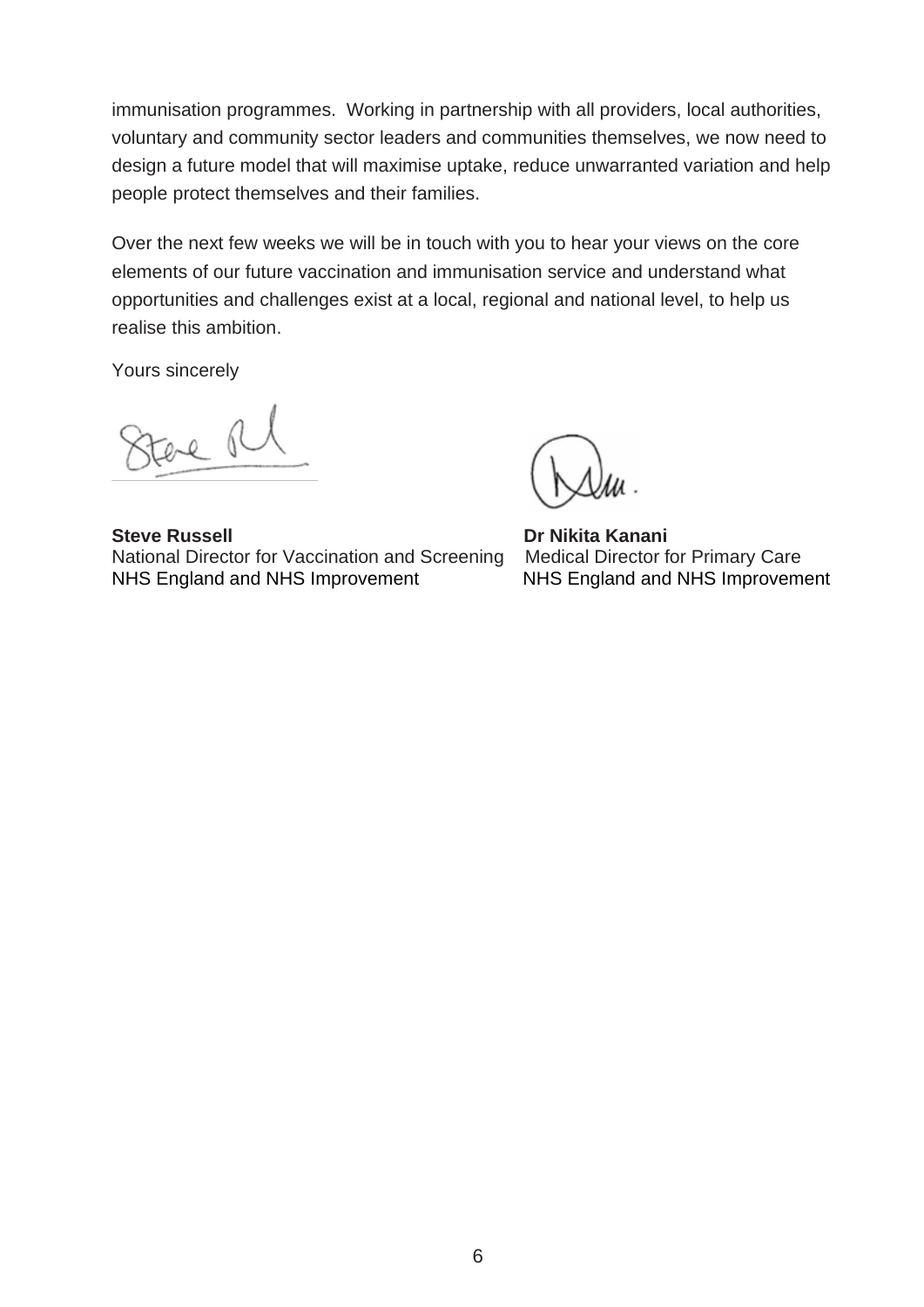## **Annex 1 – High-level principles to inform autumn 2022 System planning – COVID-19 Vaccination Programme**

These success criteria are guiding principles within a broader review to support Regions in providing the capacity they need. They should not be viewed as a set of criteria which need to be 'ticked off'. There will be a need for Systems to strike a balance across these criteria, however safety / clinical quality, coverage access and addressing inequalities should always be prioritised. It is then for each System to flex between the other principles in order to provide a network that is fit for purpose for their population needs.

| # | <b>Criteria</b>                       | <b>Principle</b>                                                                                                                                              | <b>What good looks like</b>                                                                                                                                                                                                                                                                                                                                                                                                                                                                                                                                                                                                                                                                                                                                                                                                                                                                                                                                                                                                                                                                                                                                                                                                                                                                                                                                                                                            |
|---|---------------------------------------|---------------------------------------------------------------------------------------------------------------------------------------------------------------|------------------------------------------------------------------------------------------------------------------------------------------------------------------------------------------------------------------------------------------------------------------------------------------------------------------------------------------------------------------------------------------------------------------------------------------------------------------------------------------------------------------------------------------------------------------------------------------------------------------------------------------------------------------------------------------------------------------------------------------------------------------------------------------------------------------------------------------------------------------------------------------------------------------------------------------------------------------------------------------------------------------------------------------------------------------------------------------------------------------------------------------------------------------------------------------------------------------------------------------------------------------------------------------------------------------------------------------------------------------------------------------------------------------------|
|   | Safety and<br><b>Clinical Quality</b> | All Locations to adhere to the<br>existing and any emerging<br>clinical standards that need to be<br>achieved to ensure the safety<br>and quality of services | All Locations have met the national pharmaceutical assurance and quality<br>$\bullet$<br>criteria, including adherence to policy relating to movement of vaccine<br>All Locations to comply with regulatory guidance e.g. Medicines, CQC<br>$\bullet$<br>All Locations have effective systems in place for clinical incident reporting<br>and review and escalate them in accordance with the national Incident<br><b>Reporting SOP</b><br>All Locations have implemented and embedded procedures for<br>$\bullet$<br>maintaining safe staffing<br>All Locations to have a process is in place to assure continued clinical<br>competency when sites are stood up for surge/booster. Link here<br>There is evidence of learning culture -QI approach - governance<br>processes and embedded learning and PDSA. Evidence of QI lead for<br>site/provider, lesson learnt, safety culture and participant<br>experience/feedback<br>Within the operational locations ensure that there are effective assurance<br>and governance systems in place with clear and clearly understood lines<br>of accountability for all aspect of programme delivery<br>All sites to comply with the national complaints process, ensuring posters<br>$\bullet$<br>are displayed in all sites identifying the lead provider<br>At the outset make provisions of building in evaluation and getting<br>feedback from participants and staff |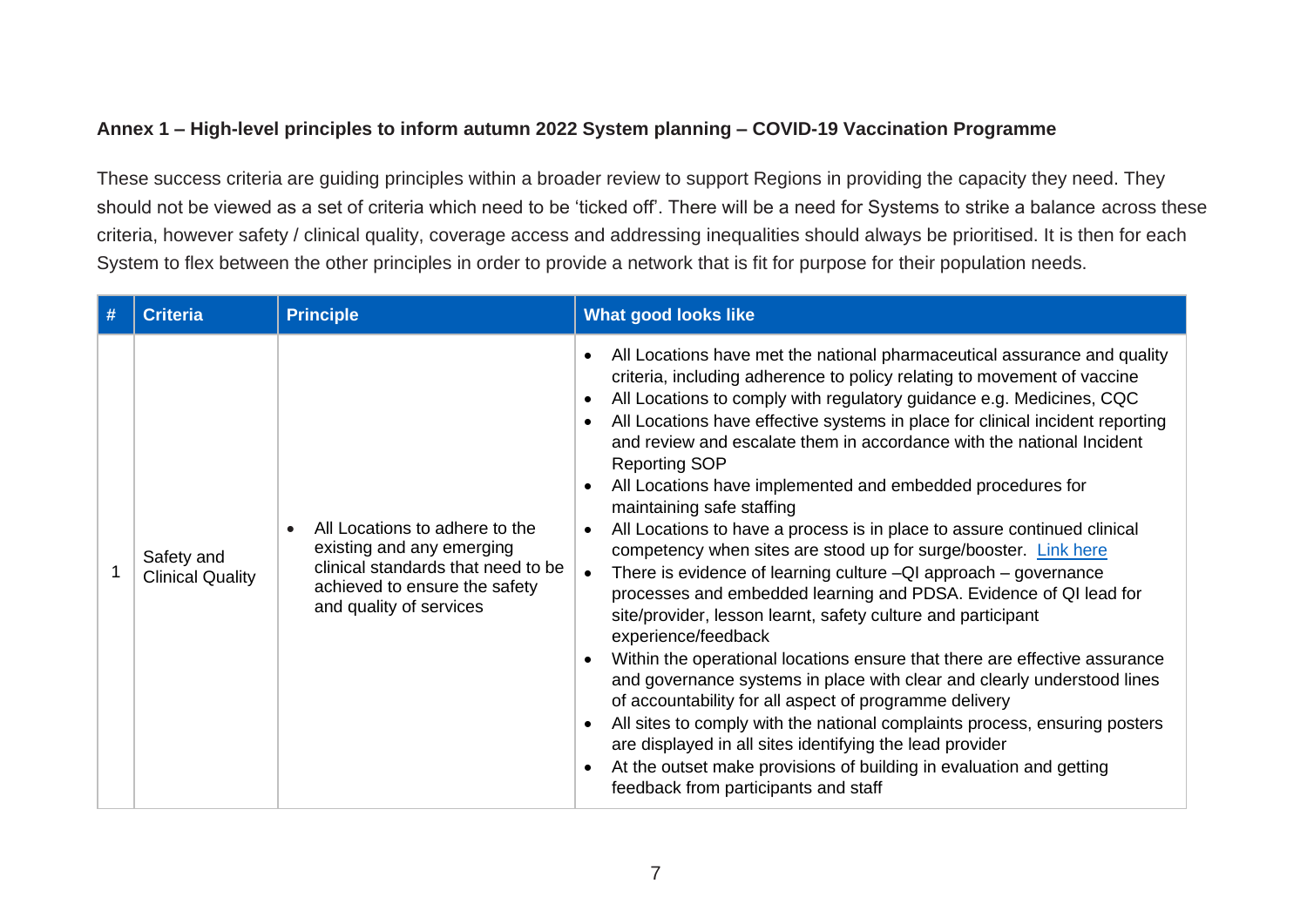|                |                          |                                                                                                                                                                                                                                                                                                                          | All Locations to have reasonable adjustments to cater to participant and<br>$\bullet$<br>population needs, Link here<br>All Locations comply to national Infection Prevention and Control guidance<br><b>Link here</b><br>All Locations to ensure training, operational policies, guidance and<br>$\bullet$<br>referral/advice pathways for the management of safeguarding are up to<br>date<br>All Locations have met the standards within relevant clinical checklists<br>$\bullet$<br>(including Children checklist A, B & C for ages 5-17 Link here<br>All Locations to have suitably qualified and trained staff and equipment to<br>$\bullet$<br>manage medical emergencies Link Here<br>All systems to have a clear process for access to allergy clinics for people<br>who have severe allergies and anaphylaxis |
|----------------|--------------------------|--------------------------------------------------------------------------------------------------------------------------------------------------------------------------------------------------------------------------------------------------------------------------------------------------------------------------|--------------------------------------------------------------------------------------------------------------------------------------------------------------------------------------------------------------------------------------------------------------------------------------------------------------------------------------------------------------------------------------------------------------------------------------------------------------------------------------------------------------------------------------------------------------------------------------------------------------------------------------------------------------------------------------------------------------------------------------------------------------------------------------------------------------------------|
| $\overline{2}$ | Coverage/<br>Access      | Systems can ensure participants<br>can access a vaccination<br>Location with suitable travel time<br>and operating times with options<br>for walk-in.                                                                                                                                                                    | Map of proposed Locations (e.g. using SHAPE tool) with a narrative on<br>$\bullet$<br>travel times and opening times<br>Plan for mobile units / roving options to supplement static network<br>$\bullet$<br>A schedule of actual / proposed pop-ups and outreach services aligned to<br>static Locations<br>System can ensure participants can access a vaccination Location with<br>suitable travel and opening times, whilst maintaining VFM estates and<br>vaccine wastage principles<br>Tiered travel times provided for inner cities / urban / rural communities.                                                                                                                                                                                                                                                   |
| 3              | Addressing<br>Inequality | Systems ensure equity of<br>access, to improve uptake, and<br>to reduce variation across<br>communities<br>The delivery model must include<br>an agreed engagement strategy<br>applicable to all Locations that<br>supports vaccination and tailored<br>delivery approaches for under-<br>served communities (especially | Systematic and continuous engagement and outreach plans to improve<br>$\bullet$<br>confidence in areas/groups of low uptake (e.g. vaccine hesitancy and<br>underserved communities), supported by operational delivery reflecting<br>community need<br>EHIA (Equality and Health Inequalities Impact Assessment)<br>$\bullet$<br>System plan can evidence EHIA recommendations in location and delivery<br>model mix, with reasonable adjustment in place to equity of access<br>Plans should set out how they will identify and invite the existing and newly<br>diagnosed immunosuppressed population                                                                                                                                                                                                                  |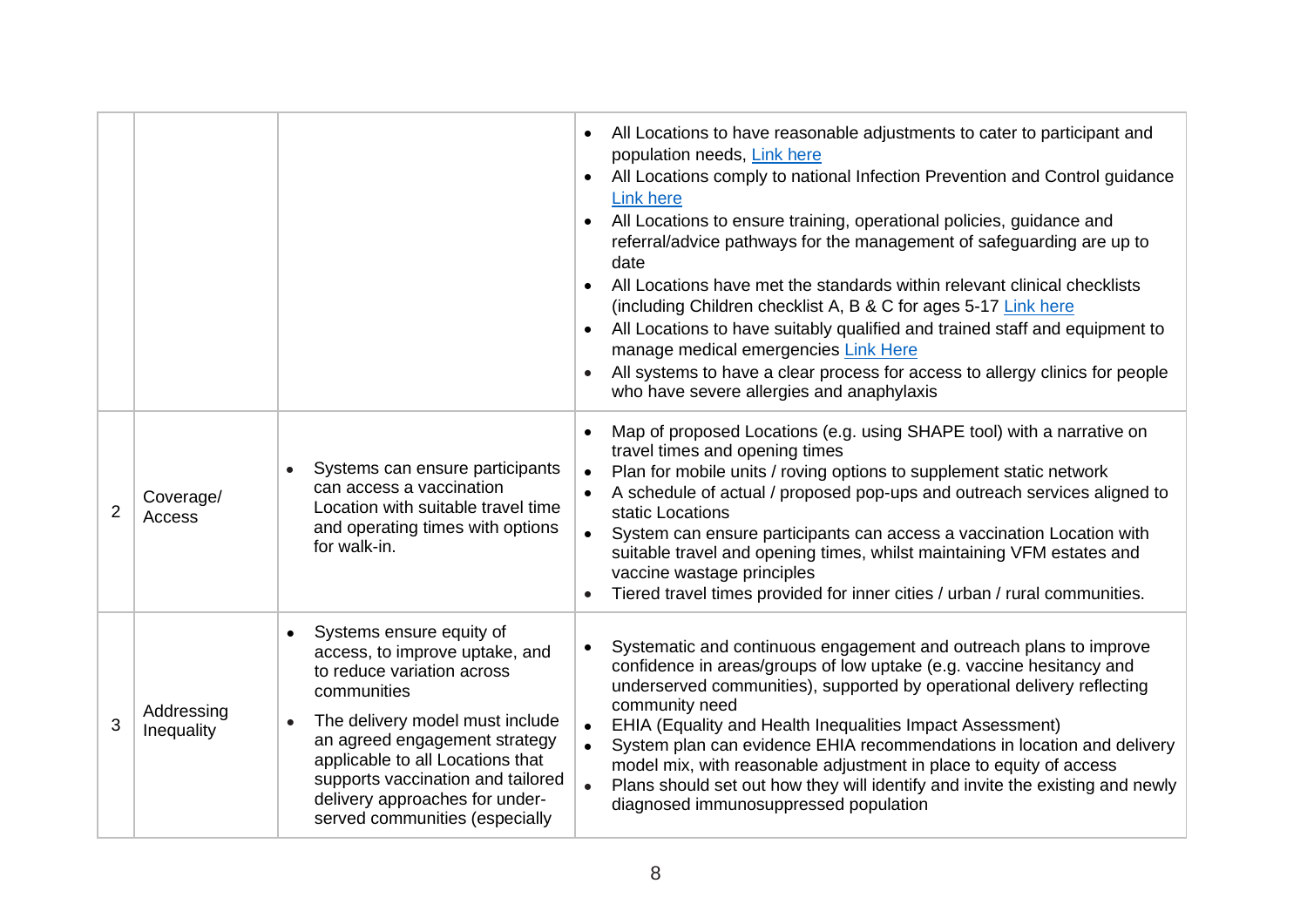|   |                                               | those with historically low uptake<br>or who have not taken up the<br>vaccine offer)                                                                                                                                                                                                                                                                                                                                                                                                                                                                                                                                                                                                                                                                                                                                                                                                                                  |
|---|-----------------------------------------------|-----------------------------------------------------------------------------------------------------------------------------------------------------------------------------------------------------------------------------------------------------------------------------------------------------------------------------------------------------------------------------------------------------------------------------------------------------------------------------------------------------------------------------------------------------------------------------------------------------------------------------------------------------------------------------------------------------------------------------------------------------------------------------------------------------------------------------------------------------------------------------------------------------------------------|
| 4 | <b>Balancing wider</b><br><b>NHS</b> activity | Systems have a sustainable<br>Capacity plans and identified Locations have an appropriate split across<br>$\bullet$<br>$\bullet$<br>network that does not hinder<br>delivery models<br>wider NHS services and does<br>System plan describes plans for MECC at all locations (e.g., hypertension<br>not rely too heavily on general<br>management) and other opportunities for health promotion to maximise<br>practice. Additionally, activity<br><b>VfM</b><br>should support wider recovery<br>Plans consider opportunities to promote and offer other vaccinations<br>$\bullet$                                                                                                                                                                                                                                                                                                                                    |
| 5 | Capacity                                      | Credible capacity for care homes, specifically called out in the capacity<br>$\bullet$<br>plans<br>Demand generation initiatives to maximise throughput / utilisation<br>$\bullet$<br>Narrative on how design optimises towards high performing Locations and<br>$\bullet$<br>takes into consideration minimum order quantities of the vaccines<br>Plan to have sufficient capacity<br>to provide a credible offer for<br>An approach to temporary pausing further Locations if over-capacity is<br>$\bullet$<br>100% of the population across<br>identified<br>the specified time period<br>List of proposed Locations and site level capacity by delivery model<br>$\bullet$<br>Evidence of expected cohort coverage by Location<br>$\bullet$<br>Delivery models need to include detail on mobile outreach<br>$\bullet$<br>Systems to provide demand and capacity profile over the course of the<br>delivery period |
| 6 | Contract                                      | Each Location must commit with the system to a minimum weekly volume<br>Locations and associated<br>$\bullet$<br>$\bullet$<br>they're delivering from the beginning of autumn<br>services should be contracted on<br>All Local Vaccination Services should draw down additional workforce in a<br>the basis of fully delivering all<br>$\bullet$<br>aspects of agreed planned and<br>way that will maximise uptake of planned and surge vaccination<br>delivery (and be able to demonstrate they are doing so)<br>surge capacity                                                                                                                                                                                                                                                                                                                                                                                      |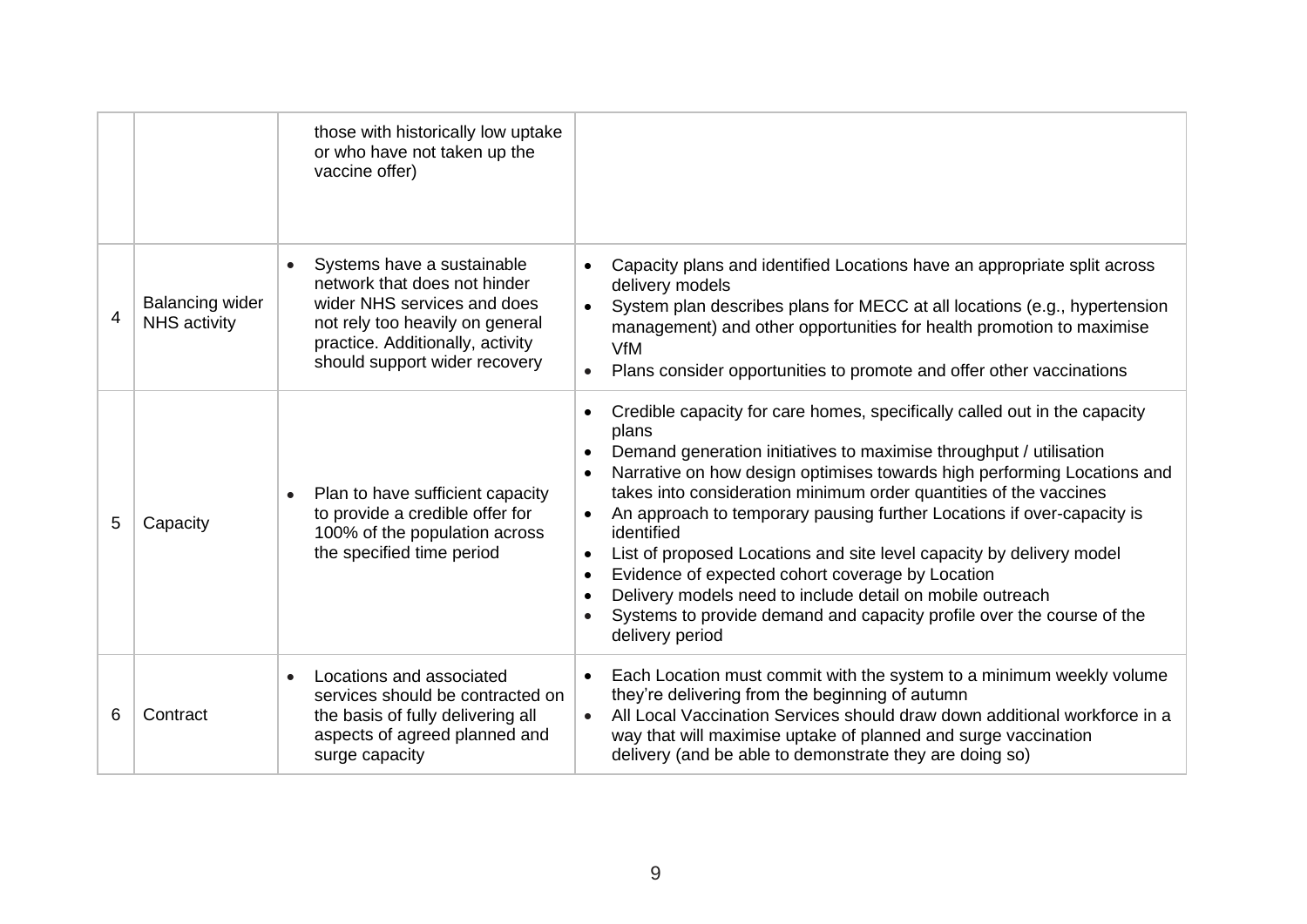| $\overline{7}$ | Planning            | Systems should undertake<br>integrated planning that aligns<br>behavioral insights regarding<br>access, demand, capacity,<br>supply and workforce – and<br>ensure there is national and local<br>visibility of each element                                       | Ensure there is national and local visibility of capacity<br>$\bullet$<br>Having processes in place to ensure supply follows demand effectively<br>$\bullet$<br>Access: Confirm access times based upon behavioural insights and<br>previous activity<br>Demand: Visible demand profile matched by clear capacity plan<br>$\bullet$<br>Supply: Describe approach to allocation at a system level, and how this<br>supports effective delivery<br>Workforce: Describe the approach to ensuring, based upon capacity and<br>demand requirements, sufficient workforce is mobilised                                                                                                                                                                                                                                                                            |
|----------------|---------------------|-------------------------------------------------------------------------------------------------------------------------------------------------------------------------------------------------------------------------------------------------------------------|-------------------------------------------------------------------------------------------------------------------------------------------------------------------------------------------------------------------------------------------------------------------------------------------------------------------------------------------------------------------------------------------------------------------------------------------------------------------------------------------------------------------------------------------------------------------------------------------------------------------------------------------------------------------------------------------------------------------------------------------------------------------------------------------------------------------------------------------------------------|
| 8              | Ramp-up to<br>Surge | Systems have an agile and<br>robust plan in place to rapidly<br>increase capacity to respond to a<br>surge scenario.<br>Surge activity and associated<br>additional capacity should limit<br>impact on routine NHS activities                                     | System plan demonstrates how it will implement the surge planning<br>guidance<br>Systems have identified 'Surge locations' and roving options to meet surge<br>$\bullet$<br>capacity requirements; and can demonstrate how it has arrived at its<br>optimum capacity/location network<br>All systems have a Rapid Deployment Plan to expand capacity for all age<br>cohorts and vaccine types<br>All systems have existing Estate plans and existing Workforce Plans<br>with capacity aligned to regional scenario assumptions<br>Plan to mobilise care homes within the current delivery model parameters,<br>whilst upskilling care home staff to deliver vaccines<br>Systems need to ensure that they are balancing COVID-19 response with<br>$\bullet$<br>routine elective capacity and reducing the impact of COVID-19 on other<br><b>NHS</b> services |
| 9              | Value for Money     | Systems to spend taxpayer<br>money in a way that maximises<br>value for money in line with the<br>success criteria. National and<br>regional teams will support<br>systems on cost estimates of<br>their plans to enable a rounded<br>value for money assessment. | System identify the cost per vaccine for each pillar within their System<br>System plan identifies that Locations are placed to support multiple offers<br>e.g. walk in, booked appointments and facilitate roving teams to minimise<br>on numbers of locations and vaccine utilisation<br>System plan describes other health activities e.g. MECC to maximise on<br>VfM                                                                                                                                                                                                                                                                                                                                                                                                                                                                                    |